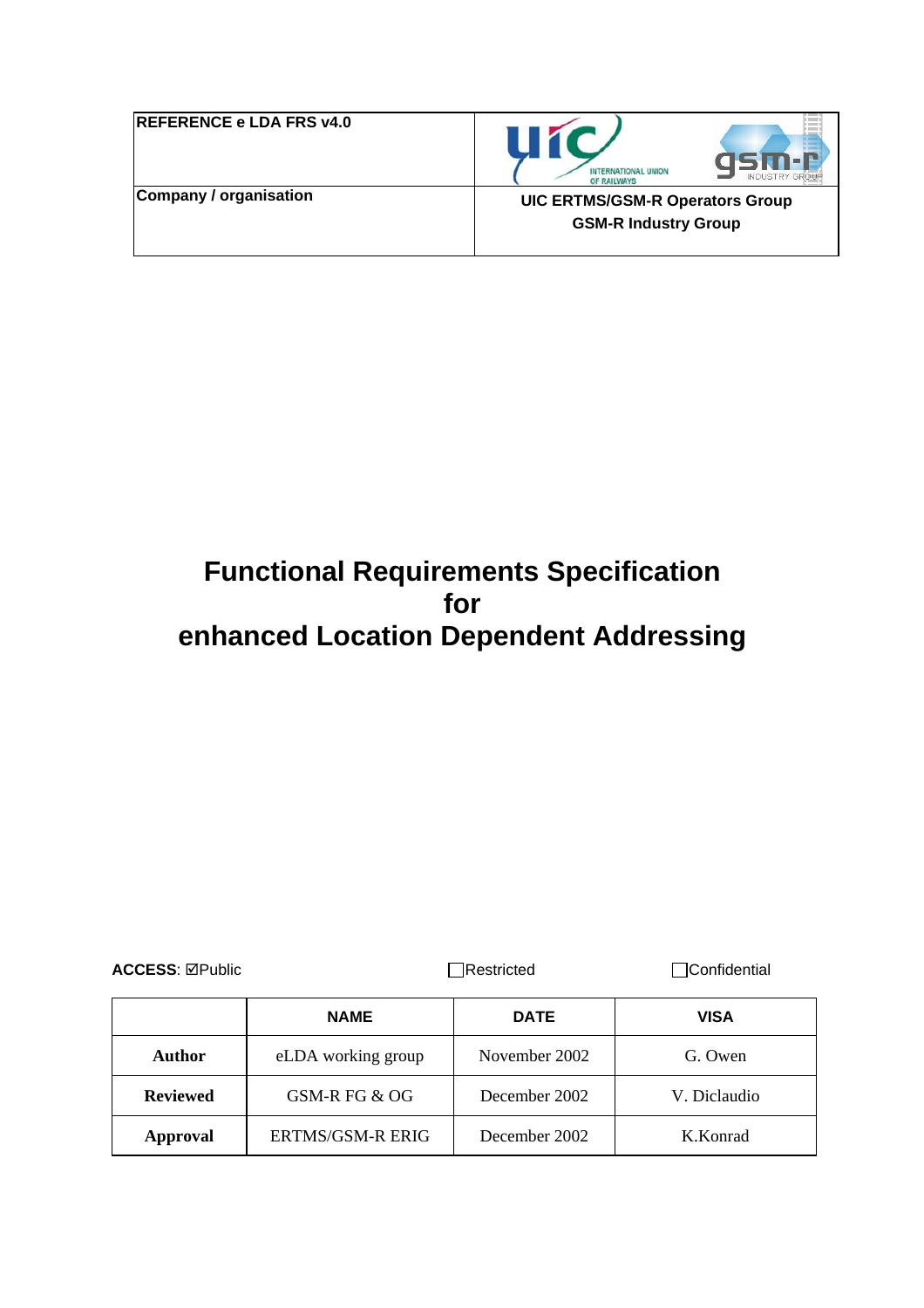## **EVOLUTION SHEET**

| <b>Version</b> | <b>Date</b>           | <b>Author</b>      | <b>Modification</b>                            |
|----------------|-----------------------|--------------------|------------------------------------------------|
| 0.1            | 11 September 2001     | eLDA working group | Creation                                       |
| 1.0            | 23 October 2001       | eLDA working group | Several editorial changes                      |
|                |                       |                    | Update of performance requirements             |
| 1.1            | 5 November 2001       | eLDA working group | Comments eLDA working group meeting #4         |
|                |                       |                    | (23 October 2001, Poole, UK)                   |
| 1.2            | 3 December 2001       | eLDA working group | Comments OG #4                                 |
|                |                       |                    | (Florence)                                     |
| 1.3            | 15 January 2002       | eLDA working group | Comments eLDA working group meeting #5         |
|                |                       |                    | (3 December 2001, Maidenhead, UK)              |
| 1.4            | 12 February 2002      | eLDA working group | Comments eLDA working group meeting #6         |
|                |                       |                    | (15 January 2002, Paris, France)               |
| 1.5            | 13 February 2002      | eLDA working group | Comments eLDA working group meeting #7         |
|                |                       |                    | (12 February 2002, Amsterdam, The Netherlands) |
| 1.6            | 28 February 2002      | eLDA working group | Comments user group meeting #5                 |
|                |                       |                    | (28 February 2002, Paris, France)              |
| 1.7            | 9 April 2002          | eLDA working group | Comments eLDA working group meeting #8         |
|                |                       |                    | (7 March 2002, Eschborn, Germany)              |
| 1.8            | 2 May 2002            | eLDA working group | Comments eLDA working group meeting #9         |
|                |                       |                    | (9 April 2002, Paris, France)                  |
| 1.9            | 2 May 2002            | eLDA working group | Comments eLDA working group meeting #10        |
|                |                       |                    | (2-3 May 2002, Prague, Czech Republic)         |
| 2.0            | 2 May 2002            | eLDA working group | Comments eLDA working group meeting #10        |
|                |                       |                    | (2-3 May 2002, Prague, Czech Republic)         |
| 2.1            | 24 May 2002           | eLDA working group | <b>Editorial changes</b>                       |
| 2.2            | <b>28 August 2002</b> | eLDA working group | Comments from OG review included (LDA_WG111)   |
| 3.0            | 8 October 2002        | eLDA working group | Comments from OG meeting #7 (10-11 September   |
|                |                       |                    | 2002) review included                          |
| 4.0            | 11 December 2002      | eLDA working group | Comments from OG meeting #8, November 2002 and |
|                |                       |                    | eLDA working group meeting #14 (11 December    |
|                |                       |                    | 2002, Paris)                                   |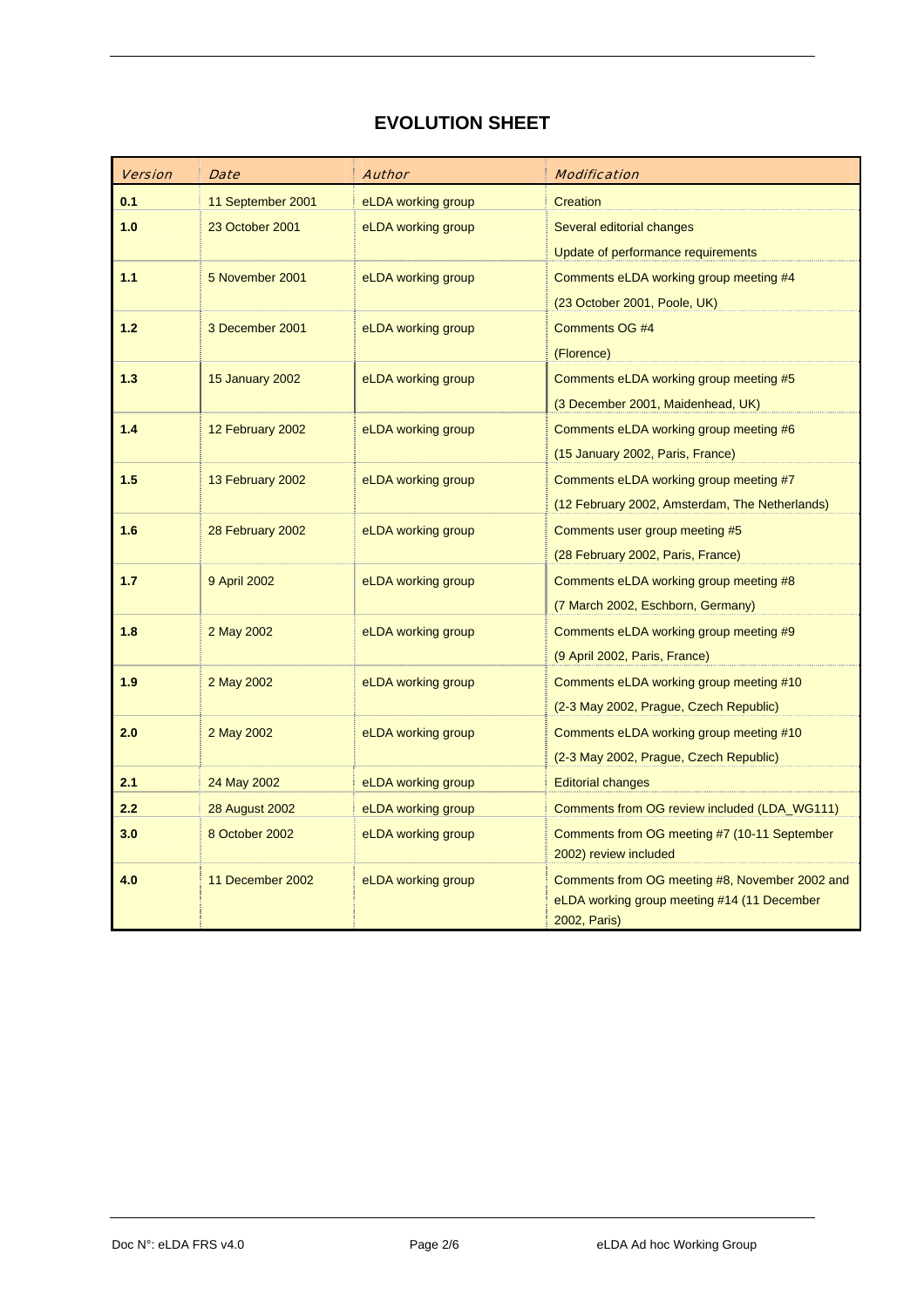## **TABLE OF CONTENTS**

| 1.1. |  |
|------|--|
| 1.2. |  |
| 1.3. |  |
| 1.4. |  |
| 1.5. |  |
|      |  |
| 2.   |  |
| 2.1. |  |
| 2.2. |  |
| 2.3. |  |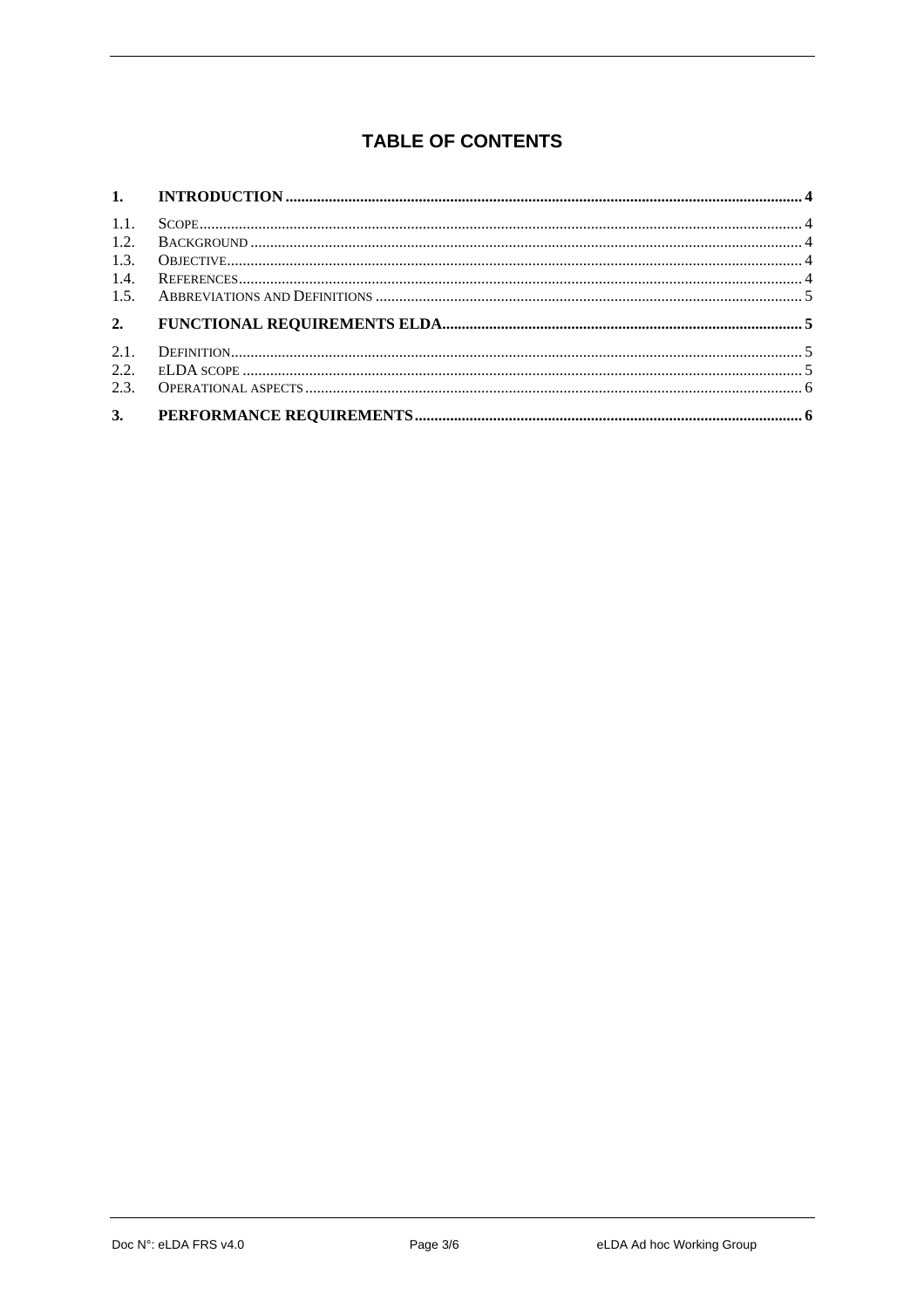## <span id="page-3-0"></span>**1. INTRODUCTION**

#### **1.1. Scope**

This Functional Requirements Specification specifies the requirements for enhanced Location Dependent Addressing (eLDA) from a functional and performance perspective. The proposed eLDA solution shall fulfill the requirements as outlined below.

The implementation of eLDA is optional. If implemented, this specification is mandatory.

## **1.2. Background**

Train drivers need to be able to contact controllers and other staff at the push of a single button. As the train moves through different areas, the required points of contact are liable to change. As a consequence it is necessary to provide a means of addressing calls from a train to certain functions based on the location of the train.

Within GSM-R, the basic means of determining the location of a train for the purpose of location dependent addressing is based on cell dependent routing. The EIRENE FRS and SRS mandate the minimum requirements for the current solution of LDA in FRS section 11.4 and SRS section 11.7.

It is recognised that the accuracy of cell dependent addressing is not sufficient for all operational scenarios. Several railways have therefore indicated that an enhanced system is required. To provide a greater degree of accuracy, additional information from (external) location information sources is necessary.

## **1.3. Objective**

The objective of the eLDA FRS is to specify the functional requirements on the eLDA solution by providing:

- 1. A solution which improves the accuracy of the current system for Location Dependent Addressing;
- 2. Interoperability between railways;
- 3. Economies of scale if possible.

The eLDA Interface Requirements Specification (eLDA IRS) defines the system interface requirements.

#### **1.4. References**

| <b>Document Title</b>       | <b>Document Number</b> | <i><b>Issue</b></i> | <b>Date</b>      | <b>Author</b>              |
|-----------------------------|------------------------|---------------------|------------------|----------------------------|
| <b>EIRENE FRS</b>           | MDA 029D009            | 5.0                 | December 2000    | <b>EIRENE User Group</b>   |
| <b>EIRENE SRS</b>           | MDA 029D010            | 13.0                | December 2000    | <b>EIRENE Project Team</b> |
| <b>FFFS for Location</b>    | F 10 T 6001            | 3                   | <b>July 2000</b> | <b>MORANE</b>              |
| <b>Dependent Addressing</b> |                        |                     |                  |                            |
| <b>FIS for Location</b>     | F 12 T 6001            | $\mathcal{P}$       | <b>July 2000</b> | <b>MORANE</b>              |
| <b>Dependent Addressing</b> |                        |                     |                  |                            |
| eLDA IRS                    | LDA WG162              | 4.0                 | December 2002    | eLDA Working Group         |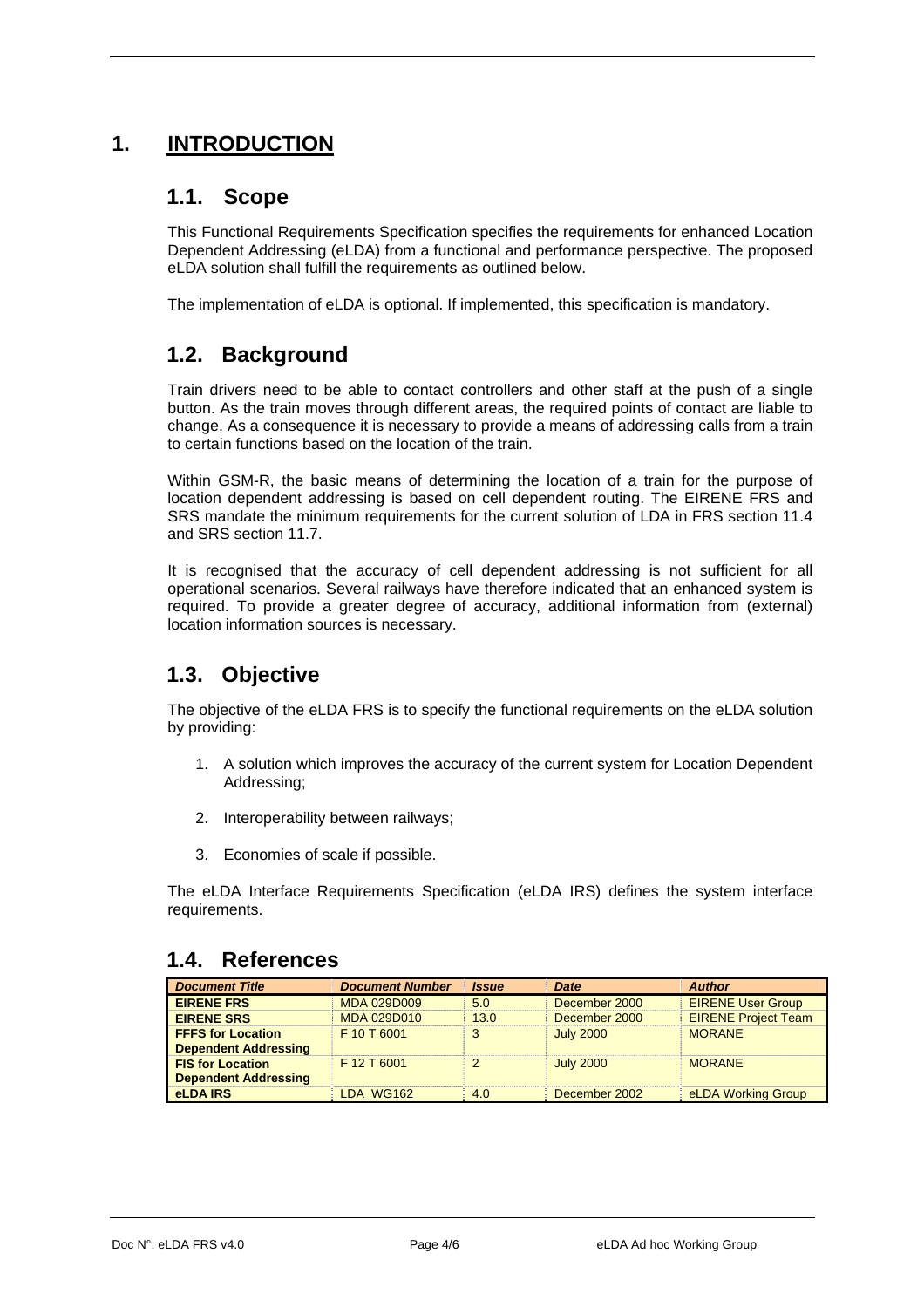## <span id="page-4-0"></span>**1.5. Abbreviations and Definitions**

| ELDA         | <b>Enhanced Location Dependent Addressing</b> |
|--------------|-----------------------------------------------|
| <b>ERTMS</b> | European Rail Traffic Management System       |
| GSM-R        | <b>GSM</b> for Railways                       |
| LDA          | <b>Location Dependent Addressing</b>          |
| <b>SDC</b>   | <b>Short Dialling Code</b>                    |
| RBC          | <b>Radio Block Centre</b>                     |

## **2. FUNCTIONAL REQUIREMENTS eLDA**

#### **2.1. Definition**

a. An eLDA call is defined as a call from a mobile user (typically a driver of a train) to a particular function (typically a controller), where the actual called party address is determined by the location of the calling party. (I)

#### **2.2. eLDA scope**

- a. eLDA applies to the range of short codes as defined in the numbering plan of EIRENE for:
	- ¾ Primary controller;
	- $\triangleright$  Secondary controller;
	- $\triangleright$  Power supply controller;
	- ¾ Train control (e.g. RBC);

Numbers for these functions are assigned in the numbering plan of EIRENE ([EIRENE SRS]). (M)

- b. eLDA may be applied to other 4-digit EIRENE shortcodes (please refer to [EIRENE SRS] for a list). (O)
- c. The called party address of an eLDA call is exclusively to be determined by the dialed Short Dialing Code (representing a particular function) and the location of the calling party at the time of calling. (M)
- d. eLDA is applicable to mobile originated point to point voice and data calls initiated by a EIRENE mobile station that provides eLDA location information as specified in the eLDA IRS. (M)
- e. eLDA is not applicable to: (I)
	- Railway emergency calls:
	- $\triangleright$  Group- and broadcast calls;
	- ¾ GPRS calls;
	- $\triangleright$  SMS message transfer.
- f. eLDA system information (e.g. train location information) may be used by other railway applications such as passenger information systems, tracking and tracing systems and on-board ticket systems. (O)

Remark: this is not a requirement which is within the scope of the eLDA specification (at the moment it is not covered in the EIRENE specification). (I)